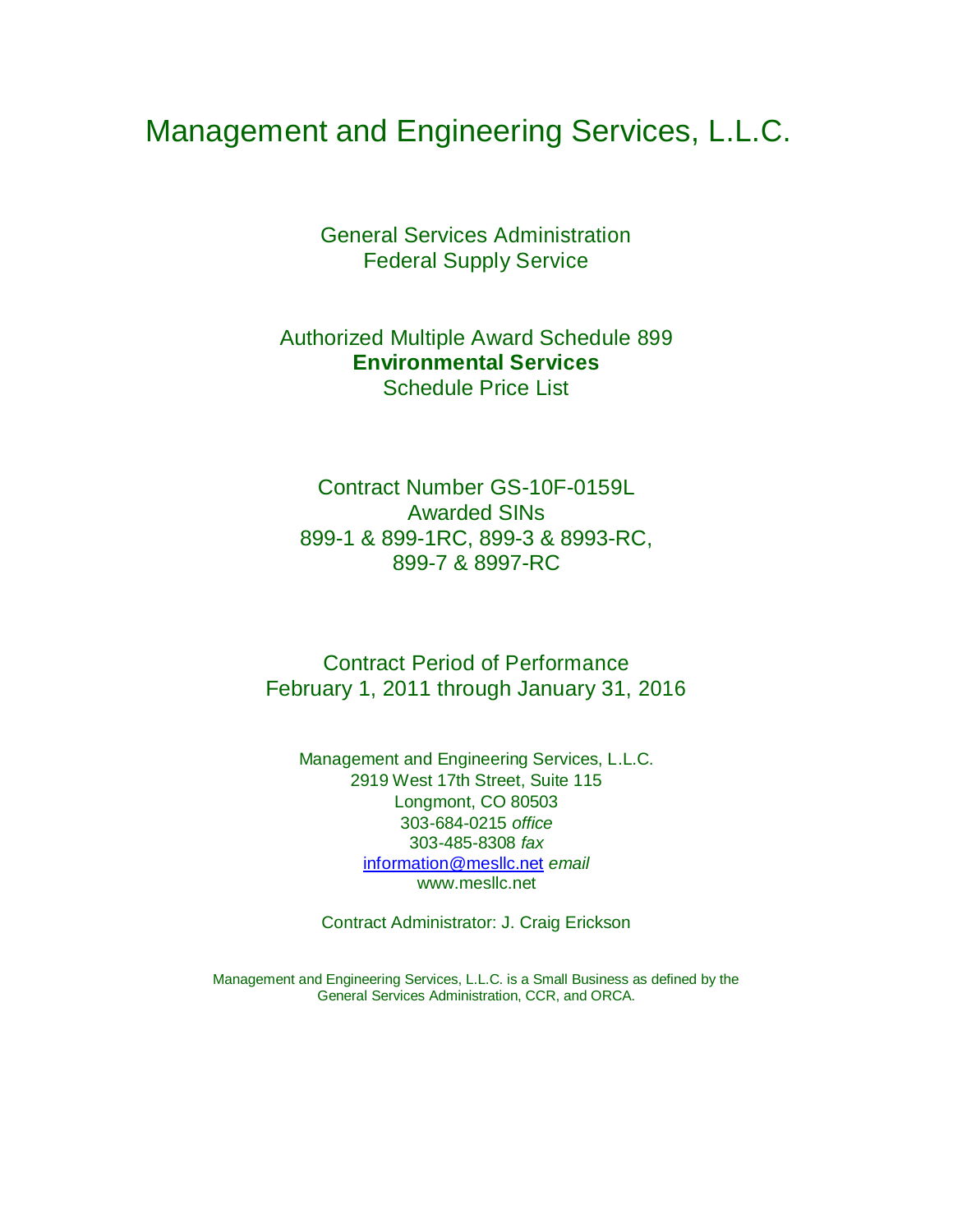| <b>SCA Eligible Contract</b><br><b>Labor Category</b> | <b>SCA Equivalent Code - Title</b>                   | <b>WD Number</b> |
|-------------------------------------------------------|------------------------------------------------------|------------------|
| Programmer/Coder                                      | 14070 - Computer Programmer                          | 05-2081          |
| <b>Computer Specialist</b>                            | 14100 - Computer Systems<br>Analyst                  | 05-2081          |
| <b>Training Specialist</b>                            | 15050 - Computer Based<br><b>Training Specialist</b> | 05-2081          |
| <b>Graphics Specialist</b>                            | 15080 - Graphic Artist                               | 05-2081          |
| <b>General Purpose Technician</b>                     | 30090 - Environmental<br>Technician                  | 05-2081          |
| Technical Proofreader                                 | 30460 - Technical Writer                             | 05-2081          |

The Service Contract Act (SCA) is applicable to this contract and it includes SCA applicable labor categories. The prices for the indicated SCA labor categories are based on the U.S. Department of Labor Wage Determination Number(s) identified in the matrix. The prices offered are based on the preponderance of where work is performed (Colorado) and should the contractor perform in an area with lower SCA rates, resulting in lower wages being paid, the task order prices will be discounted accordingly.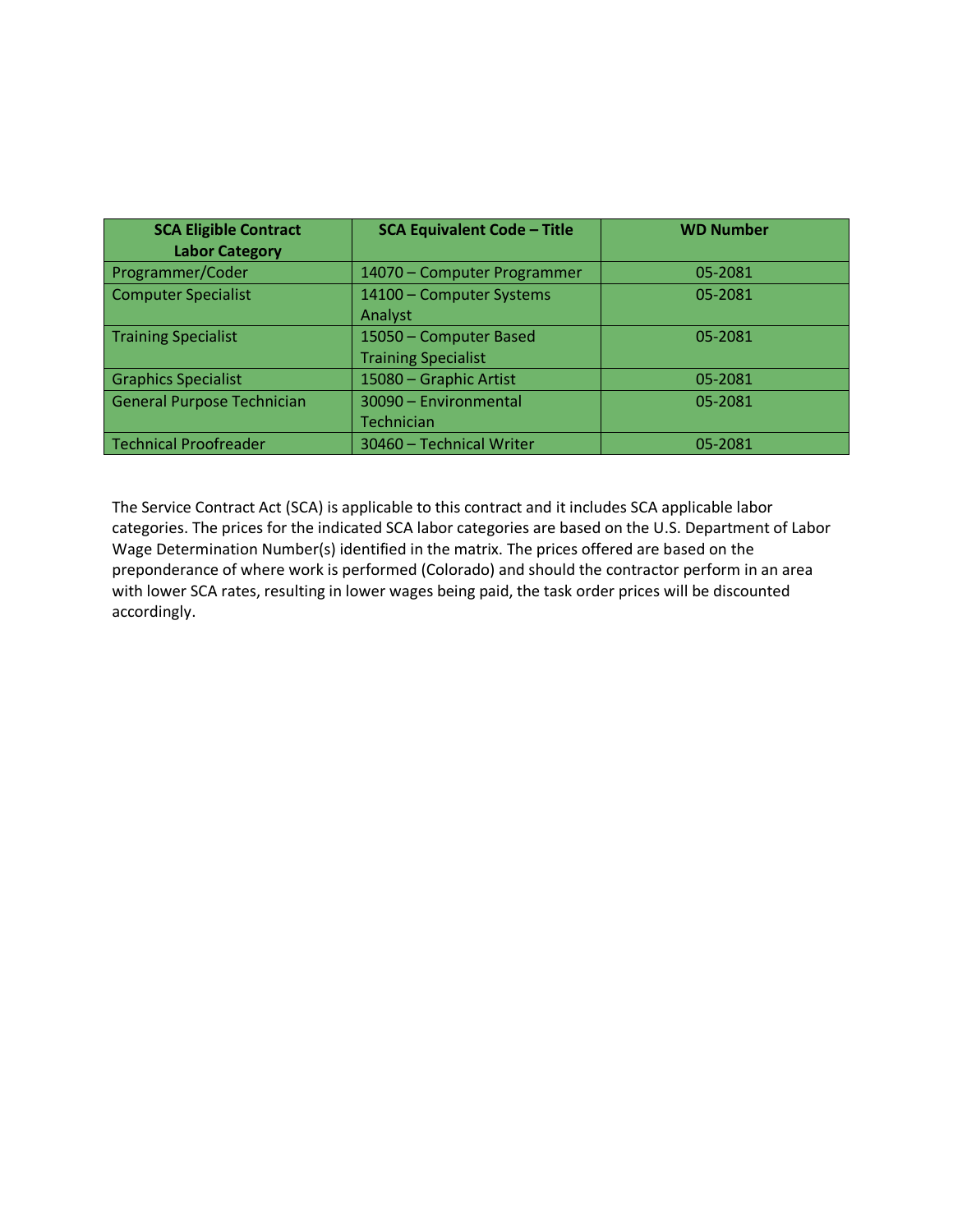## Introduction

Management and Engineering Services L.L.C. (MES) has been providing management services, compliance assistance, and enterprise-based management tools to federal, state, and private companies for over 10 years. We specialize in bringing to federal clients advanced solutions to everyday challenges so organizations can fulfill their obligations with less costs and in full conformance with Presidential Executive Orders and other regulatory obligations. Our primary assistance areas include environmental, safety, food safety and quality, and range from development of management systems based on national and international standards, to preparation of plans and operating documents, to compliance and conformance audits.

Contact us at *[information@mesllc.net](mailto:information@mesllc.net)*.

## **Qualifications**

Management and Engineering Services maintained a certified environmental management system based on the international standard ISO 14001, and a certified quality management system based on the international standard ISO 9001. We are members of the Colorado Environmental Leadership Program at the highest level, use 100% wind Renewable Energy Certificates, and are in full compliance with Executive Order 13514.

Our staff includes auditors that are certified by the RABQSA in the United States and by IRCA in the United Kingdom for environmental compliance audit, environmental management system auditing, food safety management system auditing and safety management system auditing. We also maintain a staff of LEED-AP specialists that have successfully integrated advance sustainable concepts with practical operational environments.

We maintain advanced, state-of-the-art support technology that ranges from Macintosh- and Windows-based computer suites, to high-speed color printers, copies, and scanners, GPS positioning devices, extensive applications of hand-held PDA devices and bar code readers, photographic equipment, and computer applications (Microsoft suite, Adobe Creative Suite, etc.).

We maintain a secure web site for distribution of enterprise-based tools which is hosted by a major ISP for maximum security from physical interruptions and electronic concerns. We maintain a security plan and have successfully completed security assessments of the computer-based tools and distribution techniques based on federal agency standards.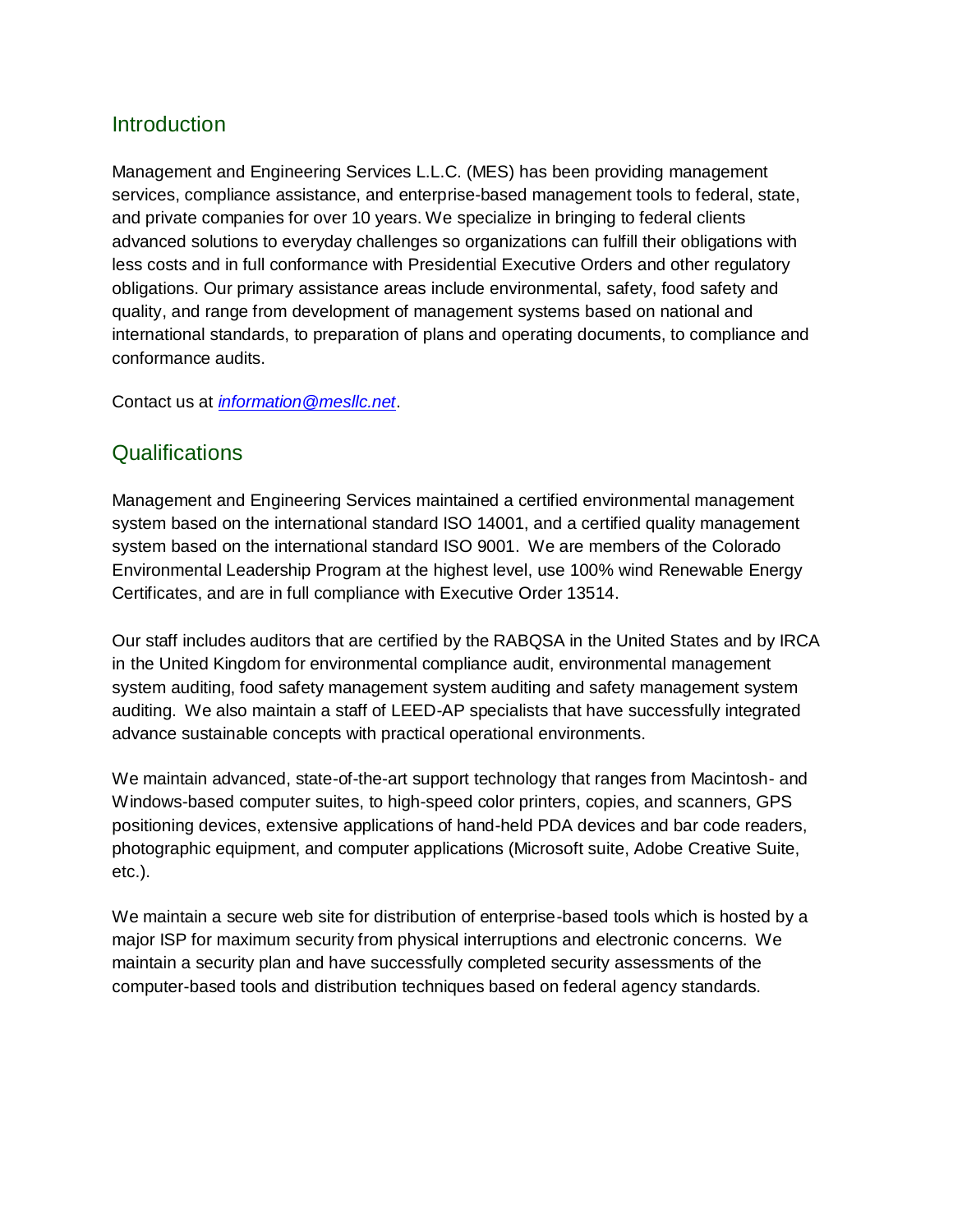# Labor Categories and Rates

| <b>LABOR CATEGORY</b>                     | <b>HOURLY RATE</b> | <b>DAILY RATE</b> |
|-------------------------------------------|--------------------|-------------------|
| <b>Principal Engineer</b>                 | \$66.69            | \$533.52          |
| <b>Principal Scientist</b>                | \$66.69            | \$533.52          |
| <b>Principal Analyst</b>                  | \$66.69            | \$533.52          |
| <b>Principal Environmental Scientist</b>  | \$66.69            | \$533.52          |
| <b>Principal Computer Scientist</b>       | \$66.69            | \$533.52          |
| <b>Principal Relations Expert</b>         | \$66.69            | \$533.52          |
| <b>Senior Engineer</b>                    | \$49.80            | \$398.40          |
| <b>Senior Scientist</b>                   | \$49.80            | \$398.40          |
| <b>Senior Computer Specialist</b>         | \$49.80            | \$398.40          |
| <b>Senior Environmental Specialist</b>    | \$49.80            | \$398.40          |
| <b>Senior Public Relations Specialist</b> | \$49.80            | \$398.40          |
| <b>Senior Training Specialist</b>         | \$49.80            | \$398.40          |
| <b>Engineering/Scientist</b>              | \$36.15            | \$289.20          |
| Analyst                                   | \$36.15            | \$289.20          |
| <b>Environmental Specialist</b>           | \$36.15            | \$289.20          |
| <b>Computer Specialist</b>                | \$36.15            | \$289.20          |
| <b>Public Relations Specialists</b>       | \$36.15            | \$289.20          |
| Senior Technical Writer/Editor            | \$36.15            | \$289.20          |
| <b>Training Specialist</b>                | \$36.15            | \$289.20          |
| Senior Computer Technician                | \$36.15            | \$289.20          |
| <b>Junior Engineer</b>                    | \$36.15            | \$289.20          |
| <b>Junior Scientist</b>                   | \$36.15            | \$289.20          |
| <b>Junior Analyst</b>                     | \$36.15            | \$289.20          |
| <b>Junior Environmental Specialist</b>    | \$36.15            | \$289.20          |
| Programmer/Coder                          | \$28.34            | \$226.72          |
| <b>Graphics Specialist</b>                | \$28.34            | \$226.72          |
| <b>Technical Proofreader</b>              | \$28.34            | \$226.72          |
| <b>General Purpose Technician</b>         | \$28.34            | \$226.72          |
| Instructor/Trainer                        | \$28.34            | \$226.72          |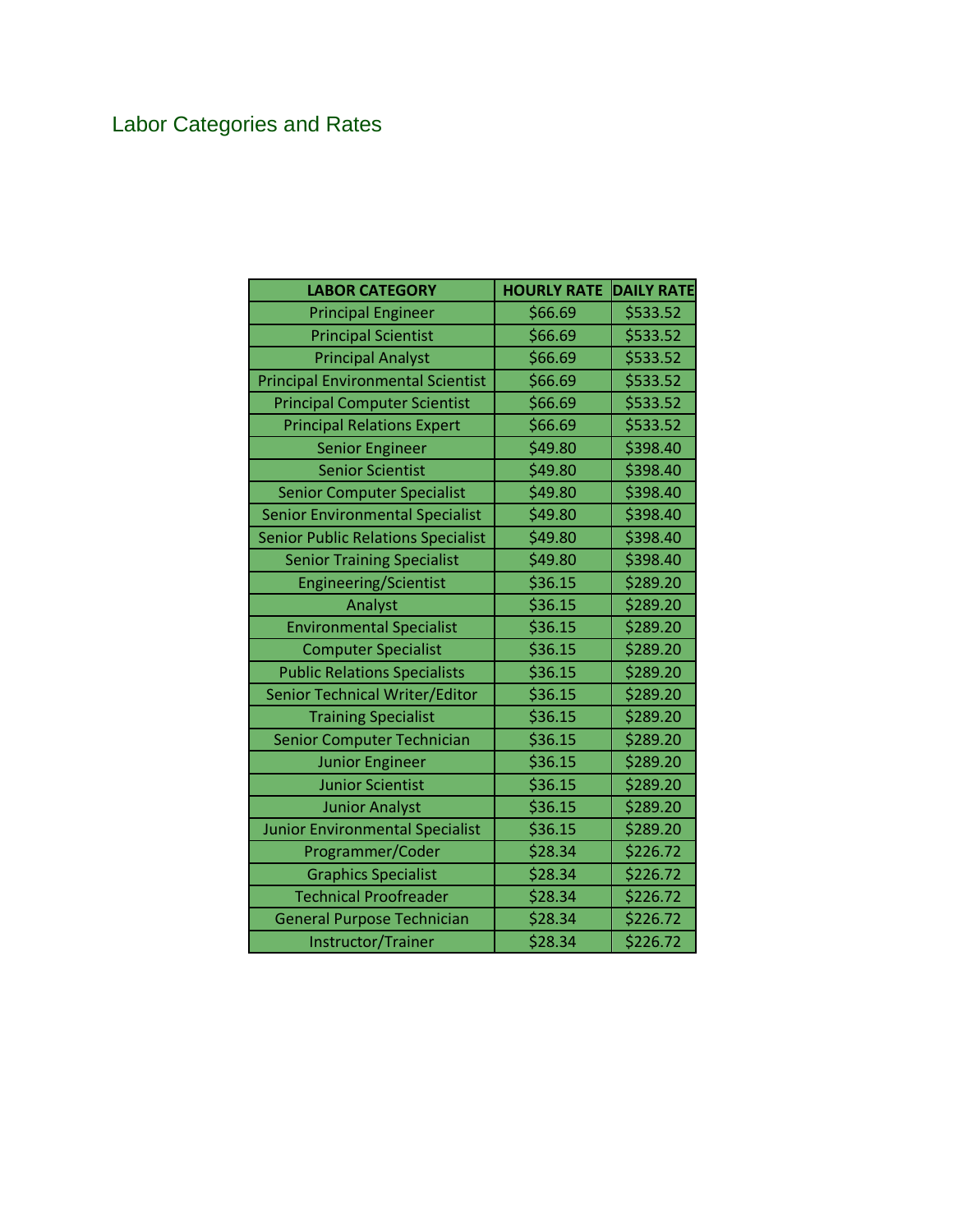# Labor Category Descriptions

#### **Principal Engineer:**

Technically competent in at least four of the following technical disciplines: environmental compliance, integrated environmental management systems (EMS), pollution prevention strategies, system engineering and design, system test and evaluation, software engineering and development, information security, network analysis, engineering, modeling and simulations, operational analysis, or vulnerability and systems effectiveness. Serves as liaison between clients and regulatory agencies. Fully functional knowledge of environmental laws, regulations, programs, policies and procedures.

#### **Senior Engineer:**

Technically competent in at least three of the following technical disciplines: environmental compliance, integrated environmental management systems (EMS), pollution prevention strategies, system engineering and design, system test and evaluation, software engineering and development, information security, network analysis, engineering, modeling and simulations, operational analysis, or vulnerability and systems effectiveness. Serves as liaison between clients and regulatory agencies. Fully functional knowledge of environmental laws, regulations, programs, policies and procedures.

#### **Junior Engineer/Engineer/Scientist:**

Technically competent in at least one of the following technical disciplines: environmental compliance, integrated environmental management systems (EMS), pollution prevention strategies, system engineering and design, system test and evaluation, software engineering and development, information security, network analysis, engineering, modeling and simulations, operational analysis, or vulnerability and systems effectiveness. Serves as liaison between clients and regulatory agencies. Fully functional knowledge of environmental laws, regulations, programs, policies and procedures.

#### **Principal Scientist/Analyst/Environmental Scientist:**

Technically competent in at least four of the following technical disciplines: biology (botanist, terrestrial, aquatic, wildlife, marine, micro, fisheries, and wetlands), chemical sciences (inorganic, organic, analytical, and geochemical), ecological, environmental, physics, soils, statistical, toxicological, or water resources sciences. Designs, evaluates and leads scientific, physical and mathematical analyses for advanced development programs. Advise on and/or perform research or other professional and scientific work. Develops mathematical models and designs computer software programs for analysis of engineering, scientific and biological systems problems. Responsible for design and oversight of field investigations, data interpretation, evaluation and design or mitigation actions, and report preparation. Develops and maintains quality assurance data to support analyses, and writes technical reports and papers for publication.

#### **Senior Scientist/Analyst/Environmental Scientist:**

Technically competent in at least three of the following technical disciplines: biology (botanist, terrestrial, aquatic, wildlife, marine, micro, fisheries, and wetlands), chemical sciences (inorganic, organic, analytical, and geochemical), ecological, environmental, physics, soils, statistical, toxicological, or water resources sciences. Designs, evaluates and leads scientific, physical and mathematical analyses for advanced development programs. Advise on and/or perform research or other professional and scientific work. Develops mathematical models and designs computer software programs for analysis of engineering, scientific and biological systems problems. Responsible for design and oversight of field investigations, data interpretation, evaluation and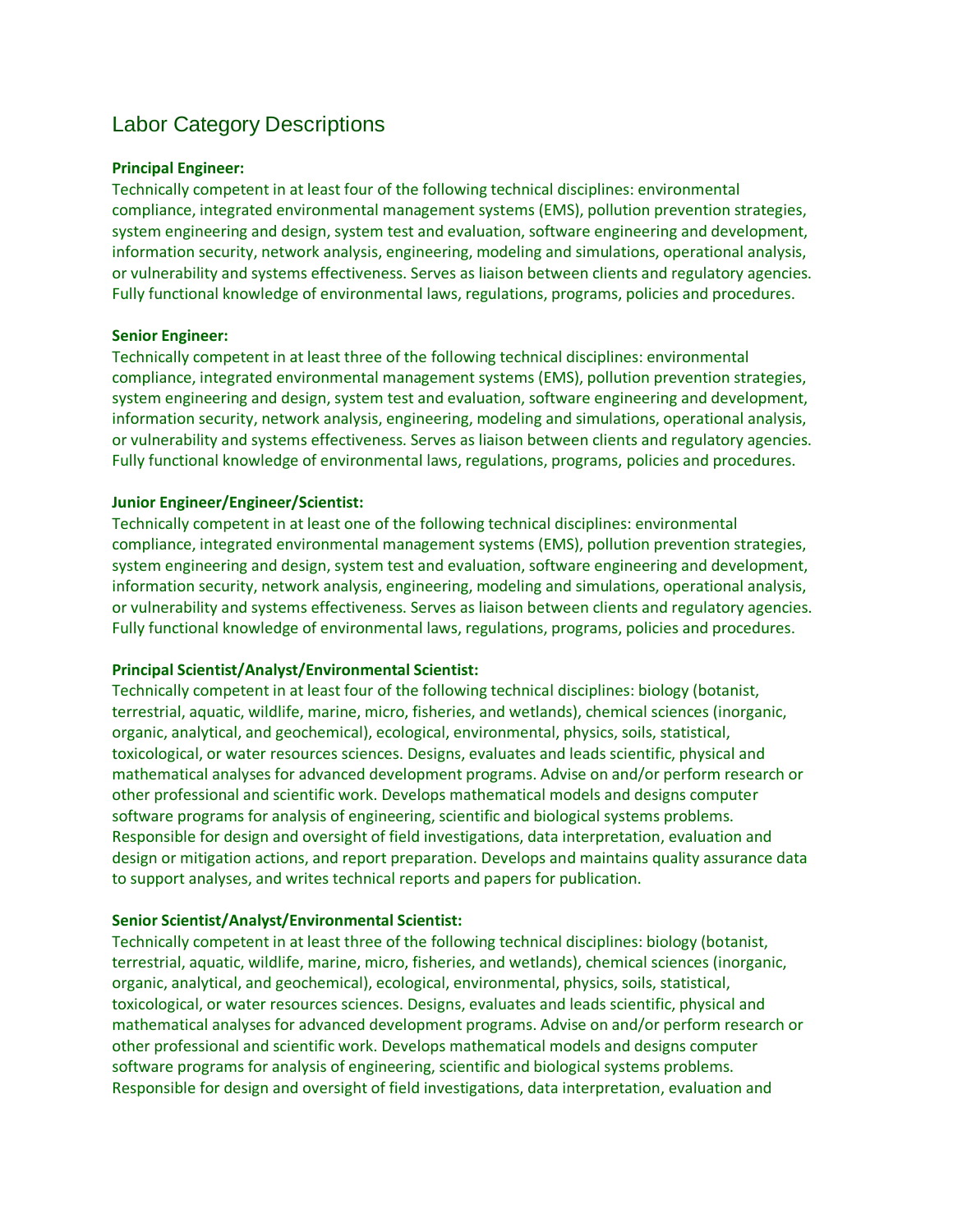design or mitigation actions, and report preparation. Develops and maintains quality assurance data to support analyses, and writes technical reports and papers for publication.

#### **Junior Scientist/Analyst/Environmental Scientist or Specialist:**

Technically competent in at least one of the following technical disciplines: biology (botanist, terrestrial, aquatic, wildlife, marine, micro, fisheries, and wetlands), chemical sciences (inorganic, organic, analytical, and geochemical), ecological, environmental, physics, soils, statistical, toxicological, or water resources sciences. Designs, evaluates and leads scientific, physical and mathematical analyses for advanced development programs. Advise on and/or perform research or other professional and scientific work. Develops mathematical models and designs computer software programs for analysis of engineering, scientific and biological systems problems. Responsible for design and oversight of field investigations, data interpretation, evaluation and design or mitigation actions, and report preparation. Develops and maintains quality assurance data to support analyses, and writes technical reports and papers for publication.

#### **Environmental Specialist:**

Individuals are experts in their related fields and disciplines. Under supervision, provides technical/scientific, managerial, and administrative direction for problem definition, requirements development, analysis, and implementation for complex environmental services. Develops requirements from a project's inception to conclusion in a subject matter area. Consults with client to define need or problem, conducts studies and surveys to obtain data, and analyzes data to advise on or recommend solutions. Assists other subject matter specialists, senior engineers or scientists with analysis, evaluation, and recommendations for improvements, changes, and solutions.

#### **Principal Computer Scientist:**

Develops and/or maintains operating systems, communications software, database packages, compilers, assemblers, and utility programs and supervises department staff. Knowledgeable of government regulations, manuals, technical orders and standards as applied to the development of government systems. Modifies existing and creates special purpose software and ensures system efficiency and integrity. Analyzes systems requirements and design specifications. Develops block diagrams and logic flow charts. Translates detailed design into computer software. Tests, debugs, and refines the computer software to produce the required product. Prepares required documentation, including project plans, software programs, and user documentation. Enhances software to reduce operating time or improve efficiency.

#### **Senior Computer Specialist:**

Under supervision, develops and/or maintains operating systems, communications software, database packages, compilers, assemblers, and utility programs. Knowledgeable of government regulations, manuals, technical orders and standards as applied to the development of government systems. Modifies existing and creates special purpose software and ensures system efficiency and integrity. Analyzes systems requirements and design specifications. Develops block diagrams and logic flow charts. Translates detailed design into computer software. Tests, debugs, and refines the computer software to produce the required product. Prepares required documentation, including project plans, software programs, and user documentation. Enhances software to reduce operating time or improve efficiency.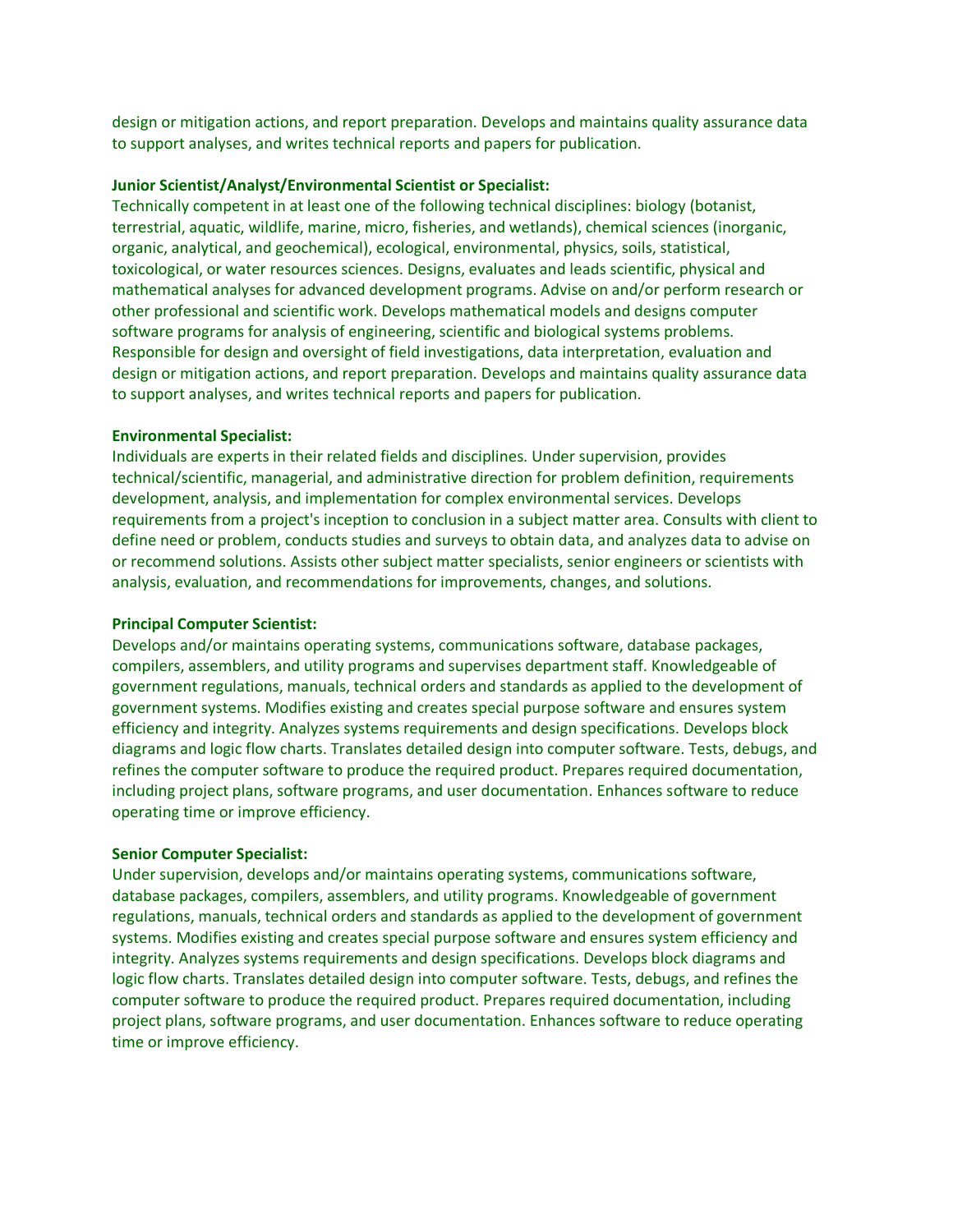#### **Computer Specialist:**

Under supervision, performs hardware maintenance, computer and network installation, and testing support. Assesses and documents current site network configuration and user requirements. Designs and optimizes network topologies. Analyzes and develops new hardware requirements and prepares specification for hardware acquisitions. Prepares engineering plans and site installation technical design packages. Performs operational and modeling and simulation analysis.

#### **Programmer/Coder:**

Under the direction of the Principal Computer Scientist, develops and/or maintains coding, operating systems, communications software, database packages, compilers, assemblers, and utility programs. Knowledgeable of government regulations, manuals, technical orders and standards as applied to the development of government systems. Modifies existing and creates special purpose software and ensures system efficiency and integrity. Analyzes systems requirements and design specifications. Develops block diagrams and logic flow charts. Translates detailed design into computer software. Tests, debugs, and refines the computer software to produce the required product. Prepares required documentation, including project plans, software program and user documentation. Enhances software to reduce operating time or improve efficiency.

#### **Principal Public Relations Specialist:**

Creates, implements and executes processes and systems within the public relations function. This position is responsible for researching and implementing industry-best practices in regard to news collection and distribution; press release review and approval processes; the use of the internet and other electronic vehicles in public relations campaigns; agency reviews and selection; results measurement systems and reporting; and other general public relations procedures, guidelines and policies. Recommends creation of systems, processes and policies for the effective operations of the public relations function within the organization.

#### **Senior Public Relations Specialist:**

Under supervision, creates, implements and executes processes and systems within the public relations function. This position is responsible for researching and implementing industry-best practices in regard to news collection and distribution; press release review and approval processes; the use of the internet and other electronic vehicles in public relations campaigns; agency reviews and selection; results measurement systems and reporting; and other general public relations procedures, guidelines and policies. Recommends creation of systems, processes and policies for the effective operations of the public relations function within the organization.

#### **Public Relations Specialist:**

Under supervision, creates, implements and executes processes and systems within the public relations function. This position is responsible for researching and implementing industry-best practices in regard to news collection and distribution; press release review and approval processes; the use of the internet and other electronic vehicles in public relations campaigns; agency reviews and selection; results measurement systems and reporting; and other general public relations procedures, guidelines and policies. Recommends creation of systems, processes and policies for the effective operations of the public relations function within the organization.

#### **Senior Training Specialist:**

Designs and delivers technical and organizational development training (both classroom training and e-learning), along with assisting functional areas with developing competency-based training. This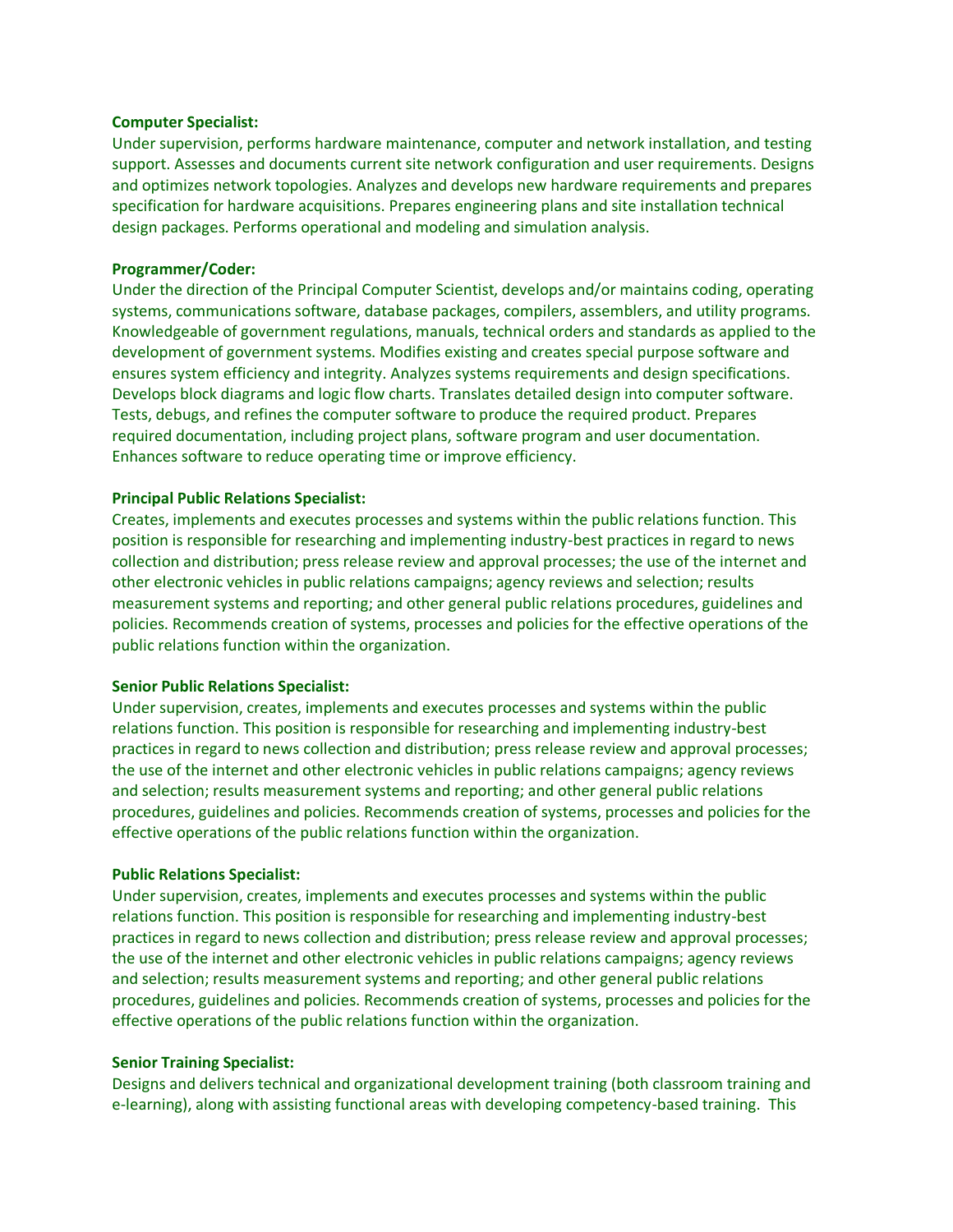includes training in the areas of general and advanced knowledge of current regulations, functional job knowledge and skill development, compliance, management development, and software competency. Assesses needs, develops curriculum and tools to measure effectiveness.

#### **Training Specialist:**

Under supervision, designs and delivers technical and organizational development training (both classroom training and e-learning), along with assisting functional areas with developing competencybased training. This includes training in the areas of general and advanced knowledge of current regulations, functional job knowledge and skill development, compliance, management development, and software competency. Assesses needs, develops curriculum and tools to measure effectiveness.

#### **Instructor/Trainer:**

Under supervision, design and deliver training programs in conjunction with carrying out training needs analyses,

carry out performance assessments to determine the skills gaps between current and desirable learner skill levels, design course materials and other documents such as handouts, manuals and exercises, prepare the learning environment and resources, including setting up IT equipment where appropriate, liaise with clients to fulfill the skills needs of an organization

#### **Senior Technical Writer/Editor:**

Develops, writes, coordinates, prepares, proofreads and edits publications including proposals, reports, letters, articles, newsletters, brochures and marketing materials; analyzes materials for proper format, sentence structure, grammar, logic, continuity, ease of reading, and writing style. Works with professional, management and sponsoring personnel to determine communications needs, requirements and suggested changes. Monitors status of documents from rough draft to final copy. Maintains and updates resource library. Supervises graphics and publications support staff.

#### **Graphics Specialist:**

Organizes, lays out, prepares and revises technical illustration and graphics work. Prepares rough sketches and completes orthographic and perspective drawings. Operates computer graphics software programs to prepare and revise the format and type settings for graphs, charts, drawings, documents, block diagrams and schematics. Considers color, shading, format, perspective and other display enhancements given reproduction medium. Proofs work for visual appearance, completeness and accuracy. Performs art paste-up work. Duplicates finished masters and files finished documents.

#### **Technical Proofreader:**

Under the direction of the Senior Technical Writer/Editor, proofreads and edits publications including proposals, reports, letters, articles, newsletters, brochures, and marketing materials; analyzes materials for proper format, sentence structure, grammar, logic, continuity, ease of reading, and writing style.

#### **Senior Computer Technician**:

Repairs and maintains computer hardware and related software; resolves immediate operational and/or safety concerns; and procures and maintains supplies and materials. Installs computer hardware, peripherals, and related application software.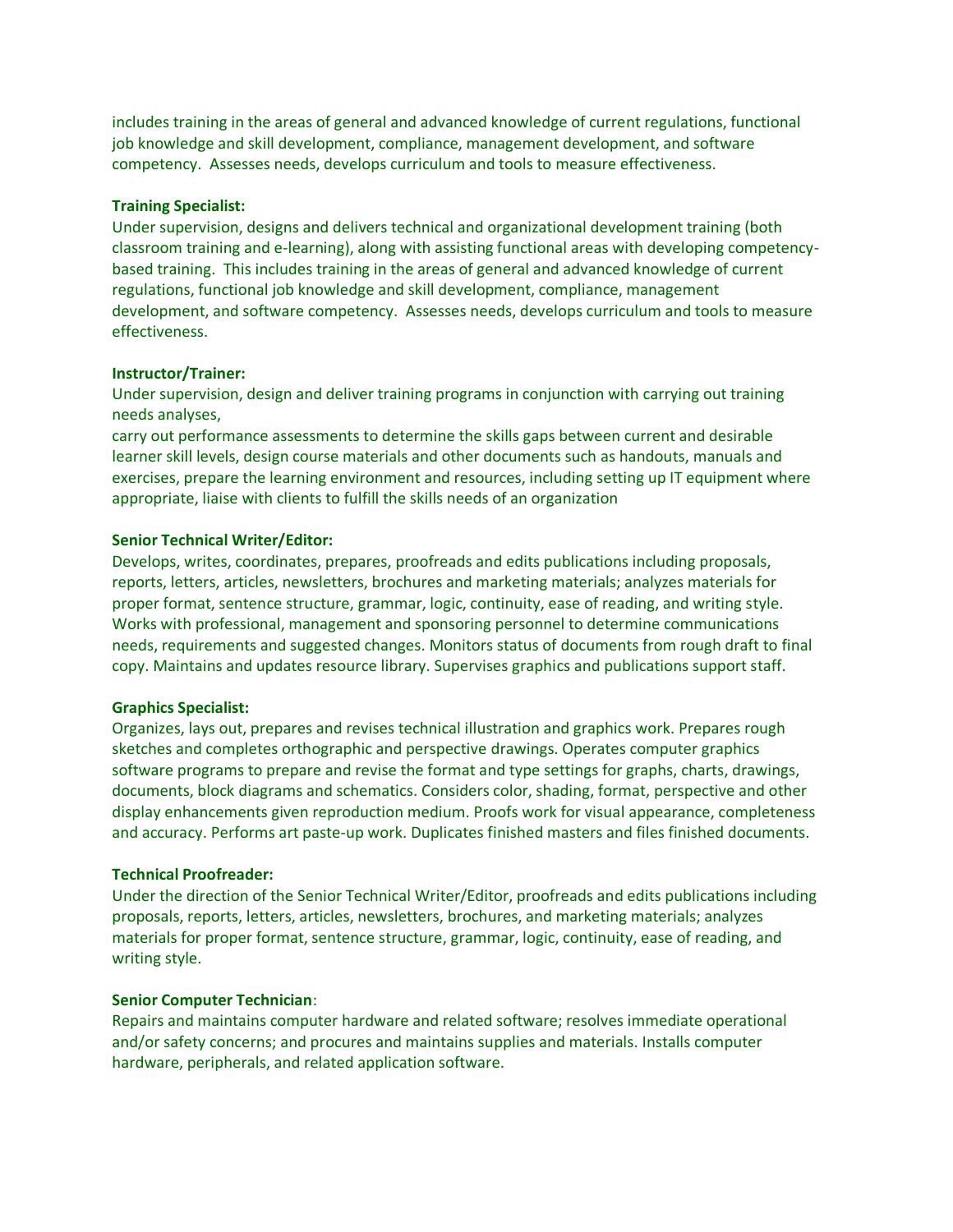#### **General Purpose Techncian:**

Performs all aspects of fieldwork under the supervision of Scientists, Engineers or Analysts, including monitoring, sampling (soils, water, air, and solid waste), scientific investigations, construction inspection, surveying, systems maintenance, and information systems management directly related to engineering services, documentation, and engineering studies. Supports scientific and engineering staff in sampling and analysis services to support environmental protection or other client mission. Performs office and fieldwork with limited supervision. Proficient in trade craft skills such as electrical, heating, ventilation, air conditioning (HVAC), carpentry and plumbing, and hazardous materials handling and storage.

## **Minimum Education and Experience Requirements:**

**Principal Engineer, Principal Scientist, Principal Analyst, Principal Environmental Scientist, Principal computer Scientist, Principal Public Relations Expert:** Over twenty years of general experience, over five years of directly related experience. BS degree in engineering or science, with MS or Ph.D. degree preferred. Managed multi-year contracts of greater than \$1M per year, managed multi-disciplined teams of fifteen or more technical personnel. Capable of working without technical supervision, capable of working with minimal management oversight. Excellent communications skills, author or co-author of ten of more technical reports or papers.

**Senior Engineer, Senior Scientist, Senior Analyst, Senior Computer Specialist, Senior Environmental Specialist, Senior Public Relations Specialist, and Senior Training Specialist:** Over twelve years of general experience, over four years of directly related experience. BS degree in engineering or science, with MS degree preferred. Managed multi-year contracts of \$1M total, managed multidisciplined teams of eight or more technical personnel. Capable of working with minimal technical supervision, capable of working with moderate management oversight. Very good communications skills, author or co-author of five of more technical reports or papers

**Engineer, Scientist, Analyst, Environmental Specialist, Computer Specialist, Public Relations Specialist, Senior Graphics Specialist, Senior Technical Writer/Editor, Training Specialist, And Senior Computer Technician:** Over six years of general experience, over one year of directly related experience. BS degree in engineering or science. Managed technical efforts of three or more months duration, managed technical teams of three or more technical personnel. Requires moderate to extensive technical supervision, requires moderate to extensive management oversight. Good communications skills, experience in preparing technical reports or papers.

**Junior Engineer, Junior Scientist, Junior Analyst, Junior Environmental Specialist, Programmer/Coder, Graphics Specialist, Graphics Trainee, Technical Proofreader, and General Purpose Technician, Instructor/Trainer:** Less than two years of general experience, less than one year of directly related experience. BS degree in engineering or science. Requires extensive technical supervision, requires near continuous management oversight. Some experience in preparing technical reports.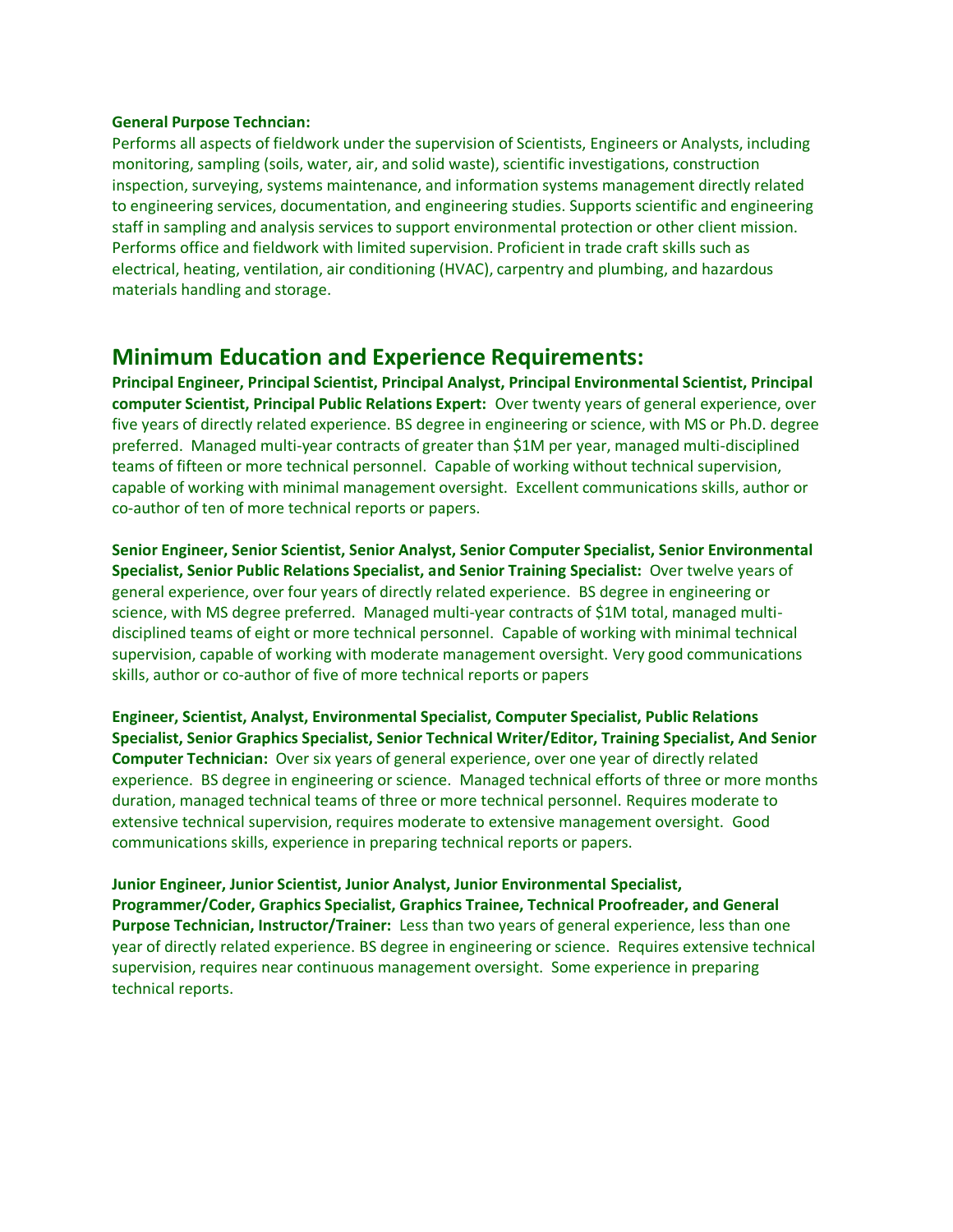# The Services We Provide

## Environmental Consulting —

## SIN 899-1 and 899-1RC Environmental Consulting Services

Management and Engineering Services, L.L.C. has provided assistance to nearly every operational environment in the development of environmental compliance, pollution prevention, and sustainable documentations. Extensive experience in developing graphicbased guides and tool kits for lay persons and especially effective for collateral duty assignments. Typical documentation includes:

- Integrated Solid Waste Management Program (known as ISWAP) plans.
- Spill Prevention, Control and Countermeasure Plans based on federal regulations and/or agency standards.
- Stormwater Pollution Prevention Plans based on state regulations.
- Written Hazard Communication Plans based on OSHA requirements.
- Environmental plans developed in response to regulatory obligations and/or Best Management Practices such as Universal Waste Management plans, Solid Waste Management plans, Hazardous Waste Management plans, Emergency Action plans, Emergency Response Program plans, and many others. These plans are developed for easy understanding and implementation and are provided with all records management forms.
- Historic structure and cultural resource management documents based on federal standards and Best Management Practices. These range from condition inspection forms, preservation and maintenance checklists, and training documentation. These documents are tailored to specific structures and their respective vulnerabilities and are designed for use by all levels of management and maintenance personnel.
- Development of environmental reports and related documents based on agency standards and creative presentation methods using advanced desktop publishing applications supporting integrated graphics.
- Development of presentation materials using electronic methods, integrated with live video, animation, and other extremely effective methods of audience assimilation.
- Development of pollution prevention and sustainability plans.
- Development of carbon management plans based on national and international standards, setting goals, emphasizing visibility, and ensuring quality surveillance of performance data.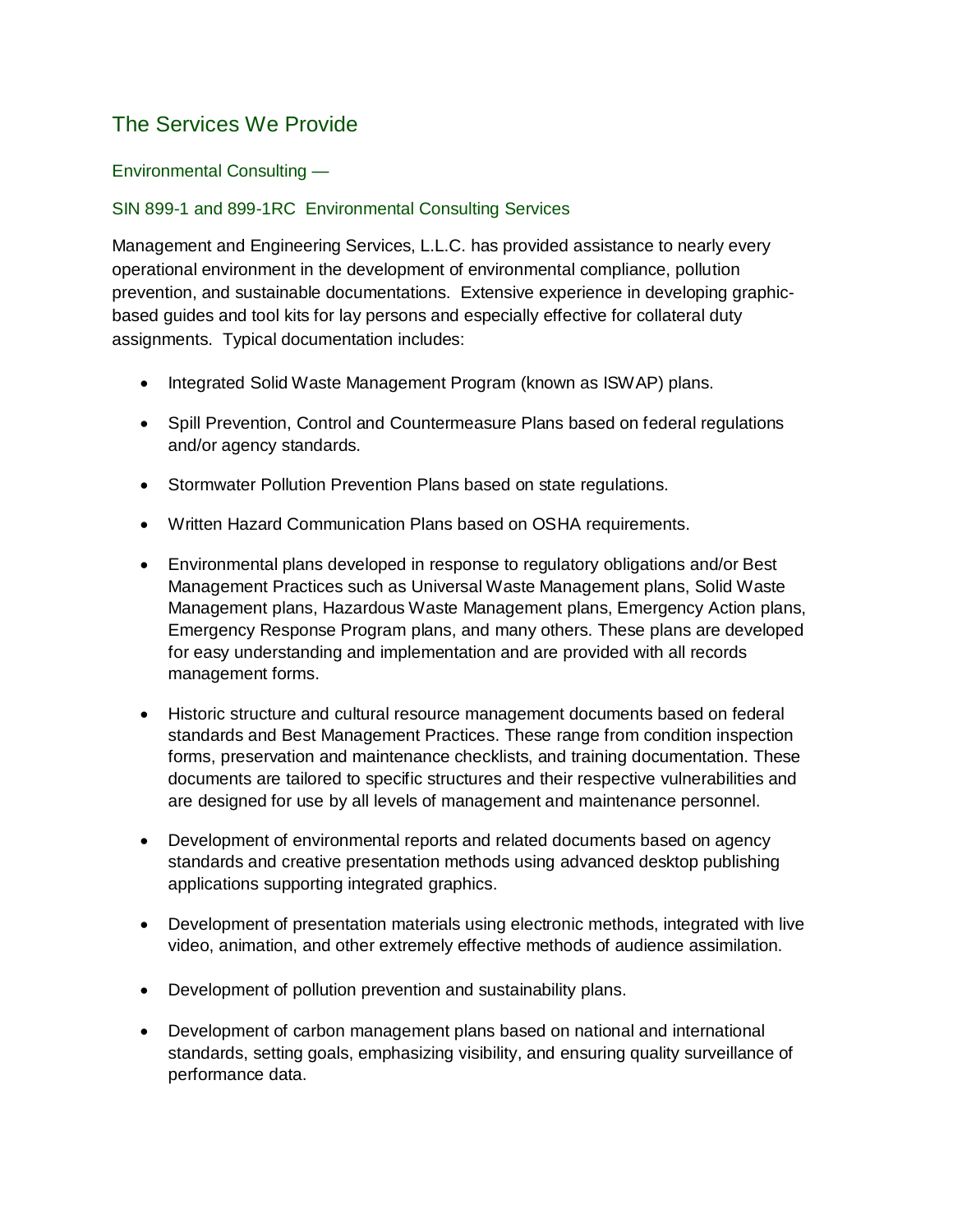- Development of historic structures and district nominations.
- Development of food safety management plans, and Hazard Analysis Critical Control Point (HACCP) plans.
- Asset management plans and guidance documents.

## Environmental Compliance —

## SIN 899-7 and 899-7RC Geographic Information Systems (GIS) Services

Management and Engineering Services has extensive experience in conducting environmental compliance audits and environmental management system conformance audits. Experience with audits in nearly every industrial situation and federal agency facility, from planning and scheduling audits, to on-site audits with "learning moments", to client coordination on findings and possible solutions, to final report preparation. Our experience includes:

- Environmental compliance full-facility, multimedia audits with on-site briefings and written reports.
- Enterprise tools for conducting self-audits based on federal and state regulations and national consensus standards.
- Enterprise tools for tracking compliance findings, corrective actions, and assignment of responsibilities.
- Pollution prevention and sustainability audits highlighting the elimination or reduction in the use of hazardous products and conservation of energy and water and other natural resources.
- Assessing waste management programs, including waste reduction methods, diversion strategies, and reuse and re-purposing approaches, as well as emphasizing environmentally preferable initiatives.
- Conducting hazardous materials inventory with emphasize in eliminating traditional products through donations and reuse possibilities.
- Enterprise tools for maintaining chemical inventories to ensure compliance with OSHA as well as emphasizing chemical constituents and storage recommendations.
- Assessments in support of compliance and conformance with Presidential Executive Orders.
- Assessments of greenhouse gas generation in support of mitigation initiatives and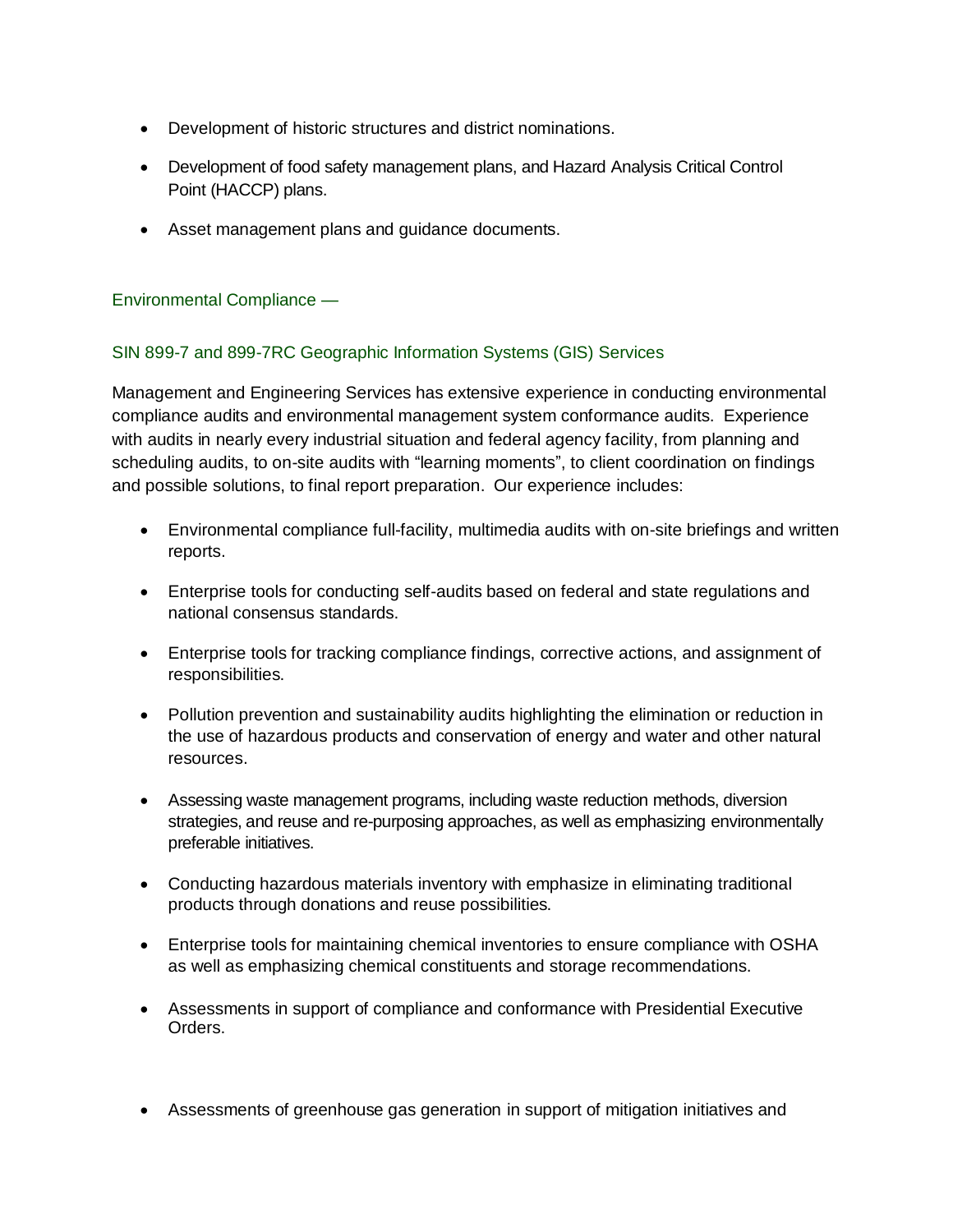carbon management plans.

## Training —

## SIN 899-3 and 899-3RC Environmental Training Services

Management and Engineering Services has experience in facilitation and conducting environmental training events, from compliance to conformance to sustainable practices. These events have been held at client facilities, central public forums, and national and international sessions.

- Hosting national and international training events, conventions, and other venues for environmental and safety training topics with an emphasis on zero-waste experiences.
- Development of materials and conducting facility, regional or national training events on environmental compliance, pollution prevention, sustainable practices, carbon management, safety, environmental management systems, and compliance with Presidential Executive Orders.
- Presentation and facilitation of training events including electronic state-of-the art electronic equipment, displays, maintaining minutes of meetings, arrangements with attendees, logistics management, and guided tours.

Software Services —

## SIN 899-1 and 899-1RC Environmental Consulting Services

Management and Engineering Services has become nationally recognized as having one of the most comprehensive sets of integrated enterprise-based software for federal clients and private companies. These online (Internet) tools have streamlined the implementation of environmental programs, removing the mystery of understand, facilitation implementation and sustaining practices, while at the same time reducing the time required by the client and nearly eliminating success risks. All computer-based tools offer full security protection and the benefit of continual improvement.

- Internet-based implementation tools for environmental management systems based on the international standard ISO 14001 with sustaining management tools for internal conformance audits and management review tasks.
- Internet-based implementation tools for safety management systems based on the British standard OHSAS 18001 with sustaining management tools for internal conformance audits and management review tasks.
- Internet-based implementation tools for food safety management systems based on the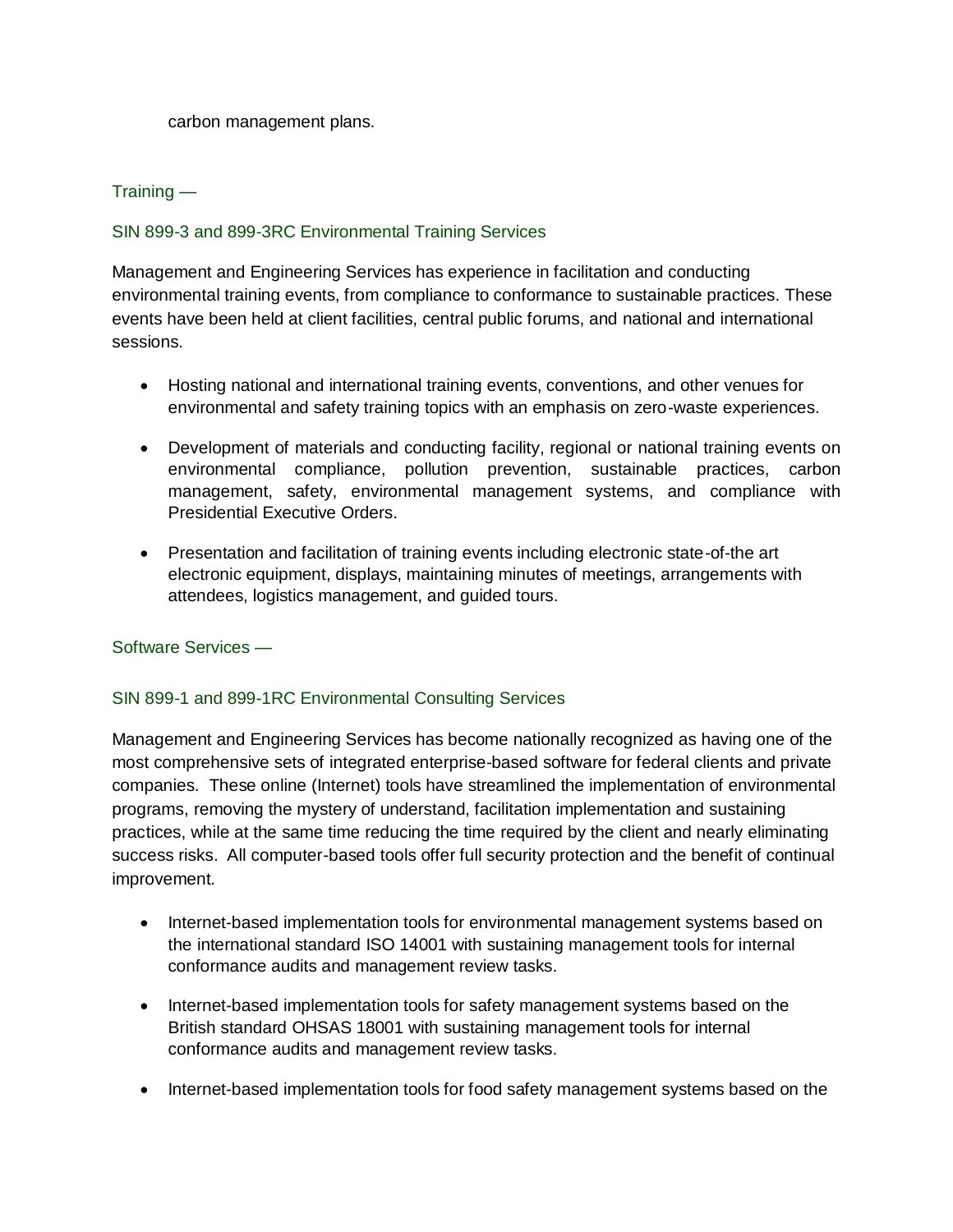international standard ISO 22000 with sustaining management tools for internal conformance audits and management review tasks.

- Internet-based implementation tools for quality management systems based on the international standard ISO 9001 with sustaining management tools for internal conformance audits and management review tasks.
- Internet-based hazardous product inventory tools for capturing critical information on every product, including chemical constituents and physical properties.
- Internet-based environmental and safety self-audit tools designed for lay-person use based on visual observations with yes, no, and not applicable answers. Includes direct hotlinks to federal regulations.
- Internet-based tools for agency-specific environmental management systems and archiving of information.
- Internet-based tools supporting computerized maintenance management systems, capturing Uniformat II information, work order management, deferred maintenance tracking, and more.
- Agency-specific compliance findings management tools to track corrective actions, costs of corrections, and assignment of responsibilities.
- Management system controlled document management tools including document change control, archiving and recover, and distribution management.
- Virtual auditing using computer-based and enterprise tools for multi-facility environments.

### Remote Services —

### SIN 899-1 and 899-1RC Environmental Consulting Services

Management and Engineering has developed and maintained a 24-hour hotline in support of environmental compliance and environmental management system development assistance, thus providing a critical link for long-term assistance on an as- needed basis for Federal agency clients and private companies.

 We provide hotline call-in support on environmental compliance, development of management systems, conducting training events, researching compliance issues, and assisting with implementation strategies.